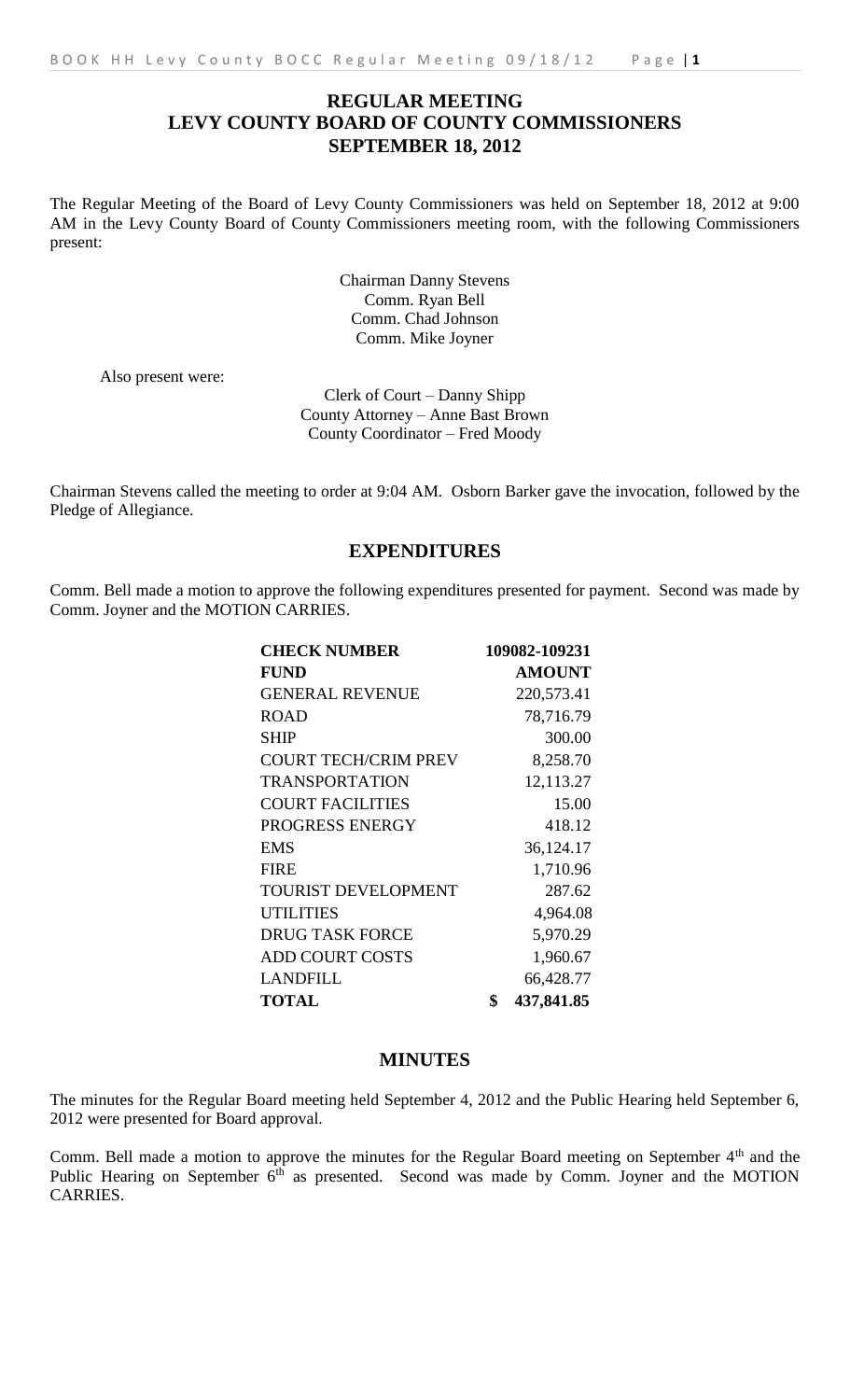# **LEVY COUNTY HEALTH DEPARTMENT**

Barbara Locke, Administrator

A. Request approval of Resolution 2012-60, adopting an amended schedule of fees for services provided by the Levy County Health Department; repealing Resolution 2008-51 and other fee schedules; providing an effective date.

Ms. Locke requested Board approval of Resolution 2012-60, adopting an amended schedule of fees for services provided by the Levy County Health Department. Ms. Locke stated the Health Department is expecting to open a dental clinic by mid-October primarily for children and there are fees which will need to be added.

Comm. Johnson made a motion to approve Resolution 2012-60 as requested. Second was made by Comm. Bell and the MOTION CARRIES.

B. Request approval of the Contract between Levy County Commissioners and the State of Florida Department Health for operation of the Levy County Health Department – Contract year 2012-2013.

Ms. Locke requested Board approval of the Contract between the Levy County Board of County Commissioners and the State of Florida Department of Health for operation of the Levy County Health Department.

Comm. Bell made a motion to approve the Contract between the Levy County Board of County Commissioners and the State of Florida Department of Health as requested. Second was made by Comm. Johnson and the MOTION CARRIES.

#### **TOWN OF OTTER CREEK**

Atty. Brent Baris

Address the Board regarding the Fire Agreement between the County and the Town of Otter Creek.

Mr. Baris spoke to the Board and requested they reconsider their decision to terminate the Fire Agreement between the County and the Town of Otter Creek.

Comm. Stevens informed Mr. Baris it was the Board's decision to terminate the Fire Agreement, but the Town of Otter Creek could contract with the City of Chiefland if they chose to do so.

## **GARDNYR MICHAEL CAPITAL, INC.**

Ralph Cellon, Senior Vice President

Sales Tax Revenue Bonds, Series 2003 refunding.

Mr. Cellon spoke to the Board and explained options of what could be done with the Sales Tax Revenue Bonds which total \$4.5 million. He stated the Board has an opportunity to save \$300,000 over the next 10 years at the rate of about \$30,000 per year by authorizing Gardnyr Michael Capital, Inc. to proceed or take no action and continue to pay the current amount which will cost the county about \$30,000 per year. By choosing the second option, at September 1st of 2014 the bonds can be paid off with no penalty. Mr. Cellon pointed out the county has a Reserve account, which has not been touched and stated Mr. Shipp has indicated if the Bonds are refunded, there should be a set plan in place in order to utilize this money. Mr. Cellon agreed with Mr. Shipp's advice to the Board to refund the money, saving \$300,000 and keep the Reserve.

Mr. Shipp stated one item to consider for use of some the money saved by the Board would be to give employees a raise.

Mr. Moody stated another item for consideration would be the development of 21 acres purchased for a new courthouse which had been discussed by the "Space Committee."

Comm. Bell added the roof situation on the Court side of the building was in need of repair and could also be something to consider.

Comm. Bell made a motion to approve refinancing of the Sales Tax Revenue Bonds. Second was made by Comm. Johnson and the MOTION CARRIES.

The Board agreed to meet on the day of the second Board meeting in January, 2013 to identify their top priorities with regard to repairs on the Courthouse and how to proceed with the existing 21 acres.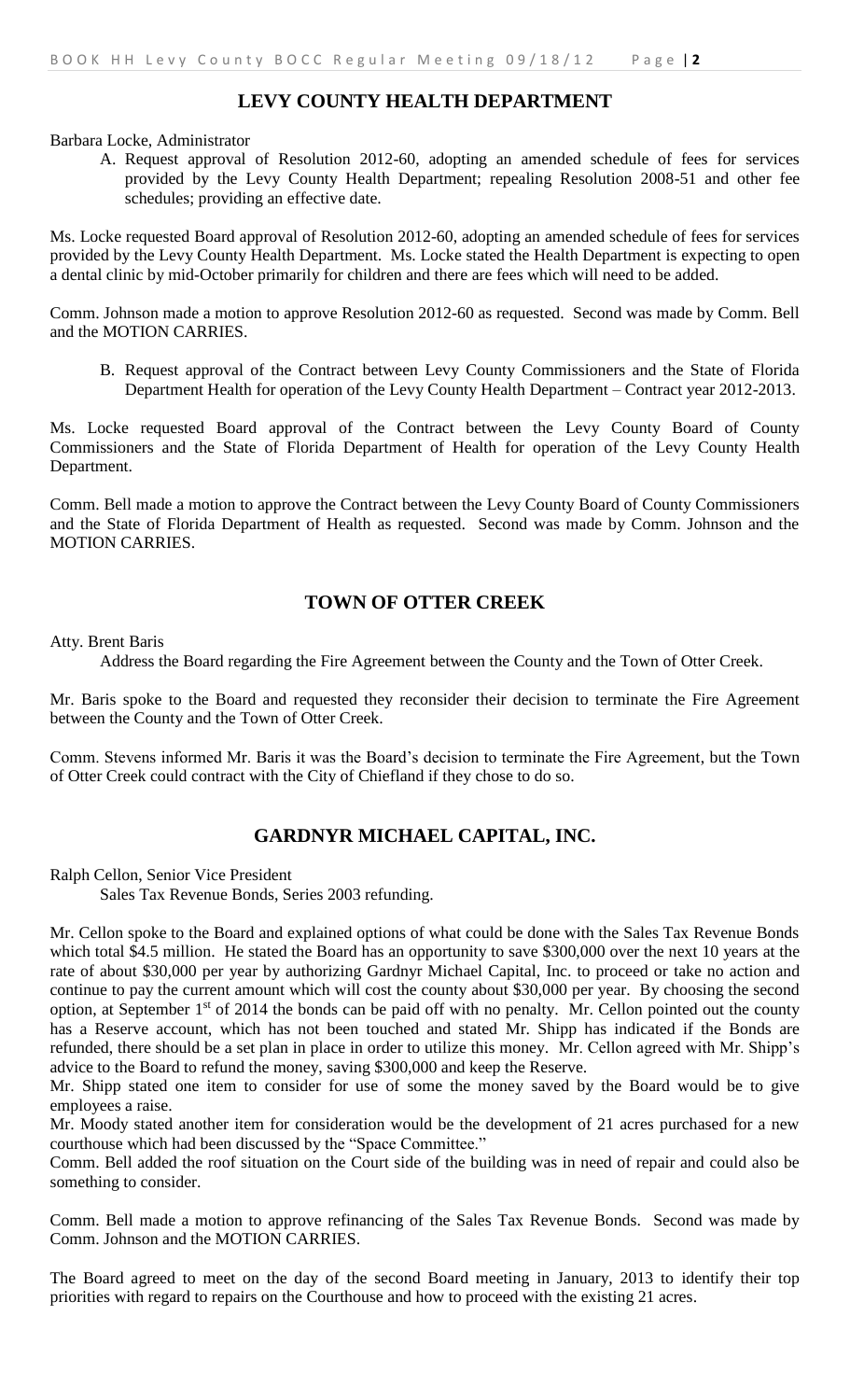# **JORDAN & ASSOCIATES**

Jeffrey Winter

Presenting recommendation of award for CDBG Title Search Services to Security Title Services.

Mr. Winter gave a summarization to the Board of Jordan & Associates' recommendation for the award for Title Search services. He stated the County had received 59 pre-applications interested in receiving housing assistance from this program. After two application workshops, the list of pre-applicants was narrowed down to 19 tentative homeowner applicants which meet all eligibility requirements outlined in the county's adopted housing assistance plan. Each of these 19 applicants must then undergo a title search. Quotes were received from three local businesses which provide title search services: Levy Abstract & Title Company, Norm Fugate, P.A., and Security Title Services. It is the recommendation of Jordan & Associates to award the CDBG Title Search Services to Security Title Services.

Comm. Johnson made a motion to award CDBG Title Search Services to Security Title Services. Second was made by Comm. Bell and the MOTION CARRIES.

#### **LEVY COUNTY SHERIFF'S OFFICE**

Mike West, 911 Coordinator

- A. Request Chairman's signature on CenturyLink Centurion Maintenance Contract.
- B. Request Chairman's signature on Intrado Evergreen Contract.
- C. Request Chairman's signature on E911 Rural County Grant Application.

Mr. West requested Board approval for the Chairman to sign on the above listed maintenance contracts which will provide annual maintenance for the PSAP Equipment and software. By the Chairman signing the E911 Rural County Grant Application, a funding request can be made for annual support on the Smart 911 Service.

Comm. Bell made a motion to approve the Chairman's signature on the CenturyLink Centurion Maintenance Contract, the Intrado Evergreen Contract and the E911 Rural County Grant Application. Second was made by Comm. Johnson and the MOTION CARRIES.

#### **NATURE COAST BUSINESS DEVELOPMENT COUNCIL**

David Pieklik, Executive Director Presenting Progress Report.

Mr. Pieklik presented the progress report to the Board.

## **PUBLIC COMMENTS**

Mark Feather spoke to the Board and requested reduction of a Civil Judgement on Constance Bergey in order to allow the sale of the home owned jointly by Ms. Bergey and Amy Bergey to be completed. The amount of the Civil Judgement is \$8,400.16.

Comm. Bell made a motion to hear a non-agenda item. Second was made by Comm. Joyner and the MOTION CARRIES.

Comm. Bell made a motion to authorize the Chairman to sign the release of Judgement 10-MM-775 upon the satisfaction of Judgement 10-CF-756A with the contingency of the check being cut solely to Amy Bergey within 30 days. Second was made by Comm. Johnson and the MOTION CARRIES. Comm. Joyner votes NO.

Dana Sheffield spoke and wished Mrs. Cannon well on her upcoming trip abroad. He also expressed his appreciation for the hard work by the Commissioners on the budget process.

Mrs. Cannon thanked the Board for lowering the millage rate.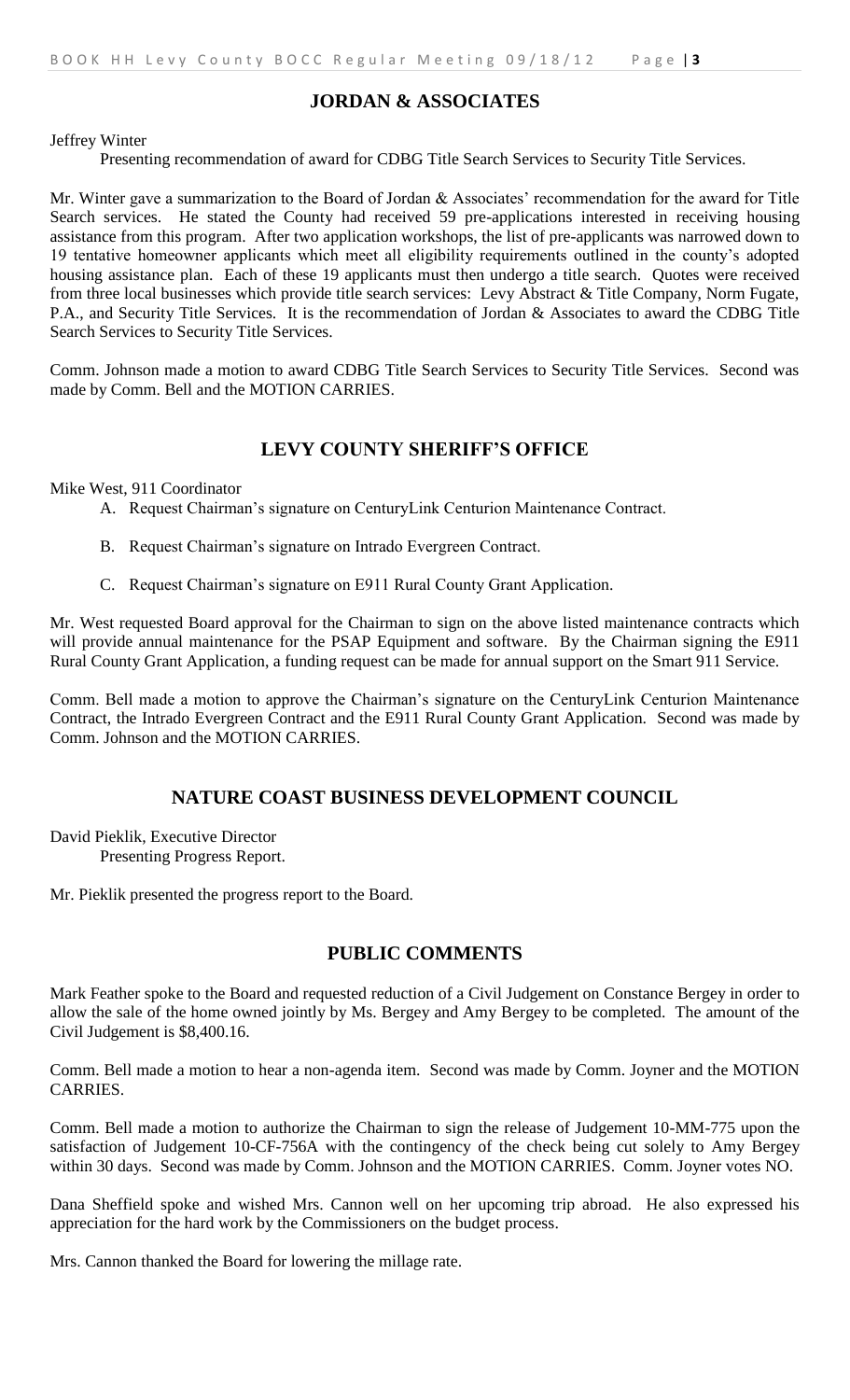### **MOSQUITO CONTROL**

Matt Weldon, Director

Request approval of the Contractual Services Agreement with Florida Department of Agriculture and Consumer Services and Levy County acting for and on behalf of Levy County Mosquito Control.

Mr. Weldon requested Board approval of the Contractual Services Agreement with the Florida Department of Agriculture and Consumer Services and Levy County. The total amount is \$18,500 to be received by the County in quarterly payments of \$4,625.

Comm. Bell made a motion to approve the Contractual Services Agreement with the Florida Department of Agriculture and Consumer Services as requested. Second was made by Comm. Joyner and the MOTION CARRIES.

### **LEVY COUNTY TRANSIT**

Connie Conley, General Manager

Request approval of Resolution 2012-53, authorizing the filing of a Shirley Conroy Rural Area Capital Assistance Program Grant application.

Ms. Conley requested Board approval for the filing of a Shirley Conroy Rural Area Capital Assistance Program Grant application by Resolution 2012-53. In this grant, Ms. Conley stated she is requesting two new busses to replace two which have over 300,000 miles. The total grant amount is \$132,512, of which the local match amount is \$13,251.

Comm. Bell made a motion to approve Resolution 2012-53, authorizing the filing of a Shirley Conroy Rural Area Capital Assistance Program Grant application. Second was made by Comm. Joyner and the MOTION CARRIES.

#### **SHIP**

Shenley Neely, Director

A. Request approval of Sub-recipient Agreement between Levy County and the Levy-Gilchrist-Suwannee County Housing Authority Neighborhood Stabilization Program (NSP3).

Ms. Neely requested Board approval of the Sub-recipient Agreement between Levy County and the Levy-Gilchrist-Suwannee County Housing Authority Neighborhood Stabilization Program (NSP3).

Comm. Bell made a motion to approve the Sub-recipient Agreement between Levy County and the Levy-Gilchrist-Suwannee County Housing Authority Neighborhood Stabilization Program (NSP3) as requested. Second was made by Comm. Joyner and the MOTION CARRIES.

B. Request approval; recommend Board approval of Modification Number 2 to Sub-Grant Agreement between the Department of Economic Opportunity and Levy County.

Ms. Neely requested Board approval of Modification Number 2 to Sub-Grant Agreement between the Department of Economic Opportunity and Levy County. There are 10 homes which will all be rented instead of 5 purchased and 5 rented. Bob Williams from the Housing Authority will be of getting the homes rented.

Comm. Bell made a motion to approve Modification Number 2 to the Sub-Agreement between the Department of Economic Opportunity and Levy County. Second was made by Comm. Joyner and the MOTION CARRIES.